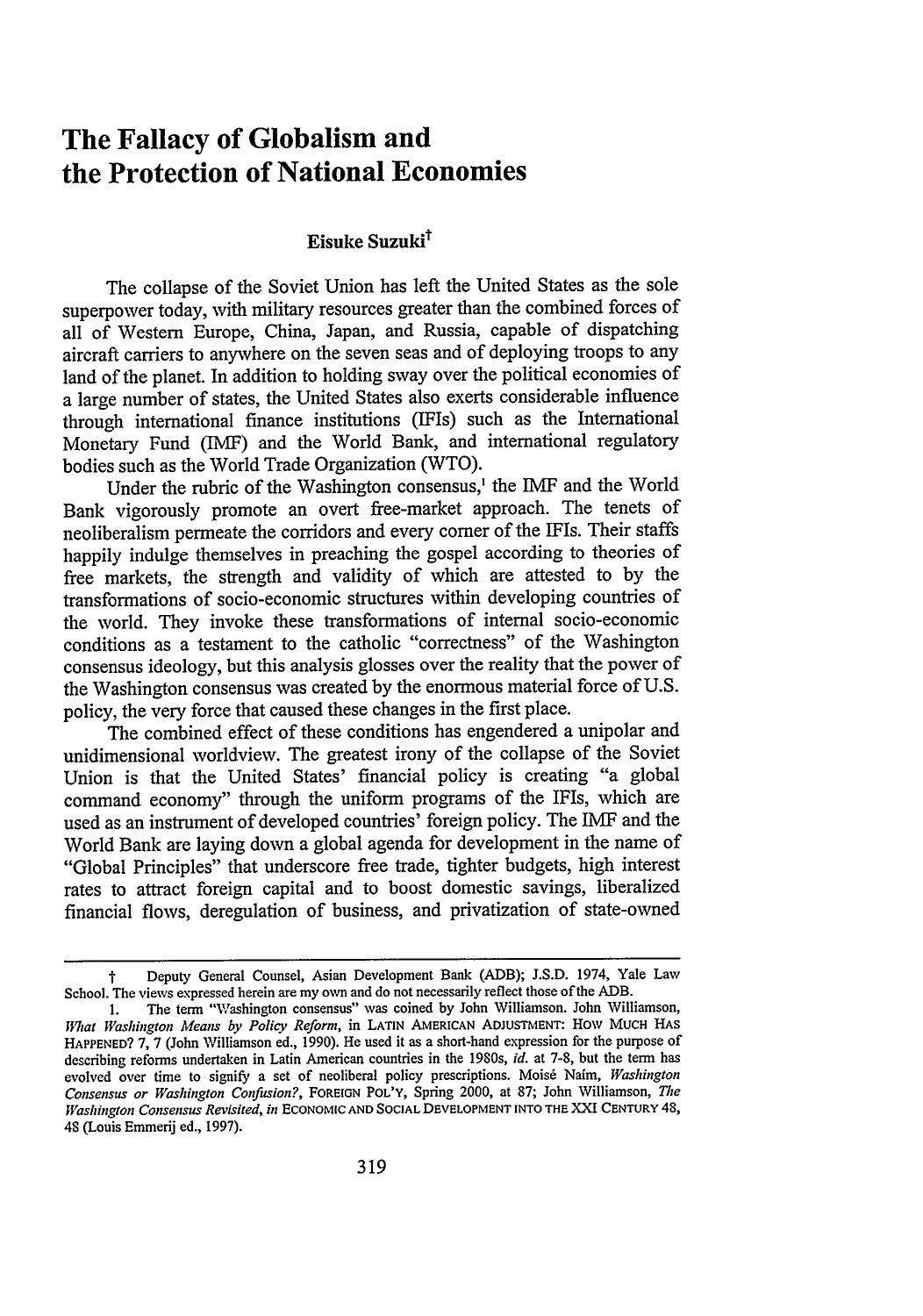enterprises.2 They have also introduced several problematic conceptual devices that underpin the Washington consensus, such as "a level playing field," "the private sector as the engine of growth," "the minimalist state," and "ownership."<sup>6</sup>

The notion of "a level playing field" was introduced with a view to opening markets for foreign business by mandating uniform rules of admission and uniform rules of the game. This conceptual device entirely ignores two essential conditions of the game: the quality of the ground on which the game is supposed to be played and the disparity of each player's

3. E.g., WORLD BANK, THE EAST ASIAN MIRACLE: ECONOMIC GROWTH AND PUBLIC POLICY (1993). The World Bank reviewed government interventions not consistent with "the dictum of establishing for the private sector a level playing field, a neutral incentives regime," *id.* at 6, and analyzed why governments should interfere with "the level playing field created by the international market." *Id.* at 293. The then-Chief Economist of the World Bank has also underscored that "[a) stable and effective financial system, which requires a regulatory framework that not only ensures safety and soundness, but also enhances competition, protects depositors, creates confidence that there is a 'level playing field' in securities markets by protecting investors from abuses, and identifies underserved groups within society." Joseph Stiglitz, Towards a New Paradigm for Development: Strategies, Policies, and Processes, 1998 Prebisch Lecture at UNCTAD (Oct. 19, 1998), at http://www.worldbank.org/ htm/extdr/extme/jssplO 998.htm.

4. *E.g., Final Report on the Consultative Meetings on the Eighth General Replenishment of the Resources of the African Development Fund,* African Dev. Fund, 5th Consultative Meeting, at v, Doc. ADF-VIII/CM.5/99/16/FINAL (1999) ("There is an emerging consensus on the proper role of development assistance and institutions in addressing the development challenges, with the private sector functioning as the primary engine of growth.").

*5. E.g.,* Joseph Stiglitz, More Instruments and Broader Goals: Moving Toward the Post-Washington Consensus, 1998 WIDER Annual Lecture, Helsinki, Finland (Jan. 7, 1998), *at* http:l/vwv.worldbank.orglhtml/extdrlextme/js-Ol0798vider.htm ("The Washington consensus policies were based on a rejection of the state's activist role and the promotion of a minimalist, noninterventionist state. The unspoken premise is that governments are worse than markets. Therefore the smaller the state the better the state.")

6. *E.g.,* Strengthening the International Financial Architecture: Report from G7 Finance Ministers to the Heads of State and Government (July 8, 2000), at http://www.mof.go.jp/english/if/ ifDl9.htm ("the Comprehensive Development Framework (CDF) and the Poverty Reduction Strategy Papers (PRSPs) should become the basis for programs that have *strong ownership by the recipient countries")* (emphasis added); *see also* James D. Wolfensohn, A Proposal for a Comprehensive Development Framework (Jan. 21, 1999) (discussion draft) at http://www.worldbank.org/cdf/cdf.pdf. CDF considers "ownership" essential and prescribes that "[c]ountries must be in the driver's seat and set the course," *id.* at 9; however, the most important vehicle that countries are expected to drive is "an overarching framework" fashioned by the World Bank. *Id.* at 6.

<sup>2.</sup> The term "Global Principles" is a short-hand term of art used to characterize the World Bank's so-called Global Initiatives spearheaded by its president, James D. Wolfensohn. *See* James *D.* Wolfensohn, *Foundations for a More Stable Global System, Remarks at the Symposium on Global Finance and Development* (Mar. 1, 1999), at http://vww.worldbank.org/html/exdr/extme/jdwspO3O199. htm ("A global framework, with global rules and standards in which we all have a part, is just as important for the security of an individual country as is the sum of functioning national parts to the security of the global whole."); *see also* Global Dev. Network, *Related Global Initiatives, at* http://www.gdnet.org/relatedglobal.htm (last visited Apr. 5, 2001) (providing links to various Global Initiatives). The participation of the World Bank and the IMF "in the formulation of international standards, principles and best practices" is acknowledged in the World Bank/IMF Development Committee's communiqu6 dated April 28, 1999. *Quoted in* WORLD BANK, PRINCIPLES AND GOOD PRACTICE IN SOCIAL POLICY: ISSUES AND AREAS FOR PUBLIC ACTION 12 (1999). Within the context of a discussion of General Principles and Issues of Implementation, the World Bank also speaks of"[g]lobal principles for social policy" that "should have as their goal the promotion of social development of all the world's people-to increase their capacity to improve their lives and influence the decisions that affect them." *Id.* at 4; *see also The Strategic Compact, in* WORLD BANK, ANNUAL REPORT 1997 *at* http://www.worldbank.org/html/extpb/annrep97/overview.htm (last visited Apr. 5, 2001) (enumerating the goals of various World Bank global fiscal strategies and partnerships). The comprehensive Development Framework, *see infra* note 6, is an integral component of the Global Principles.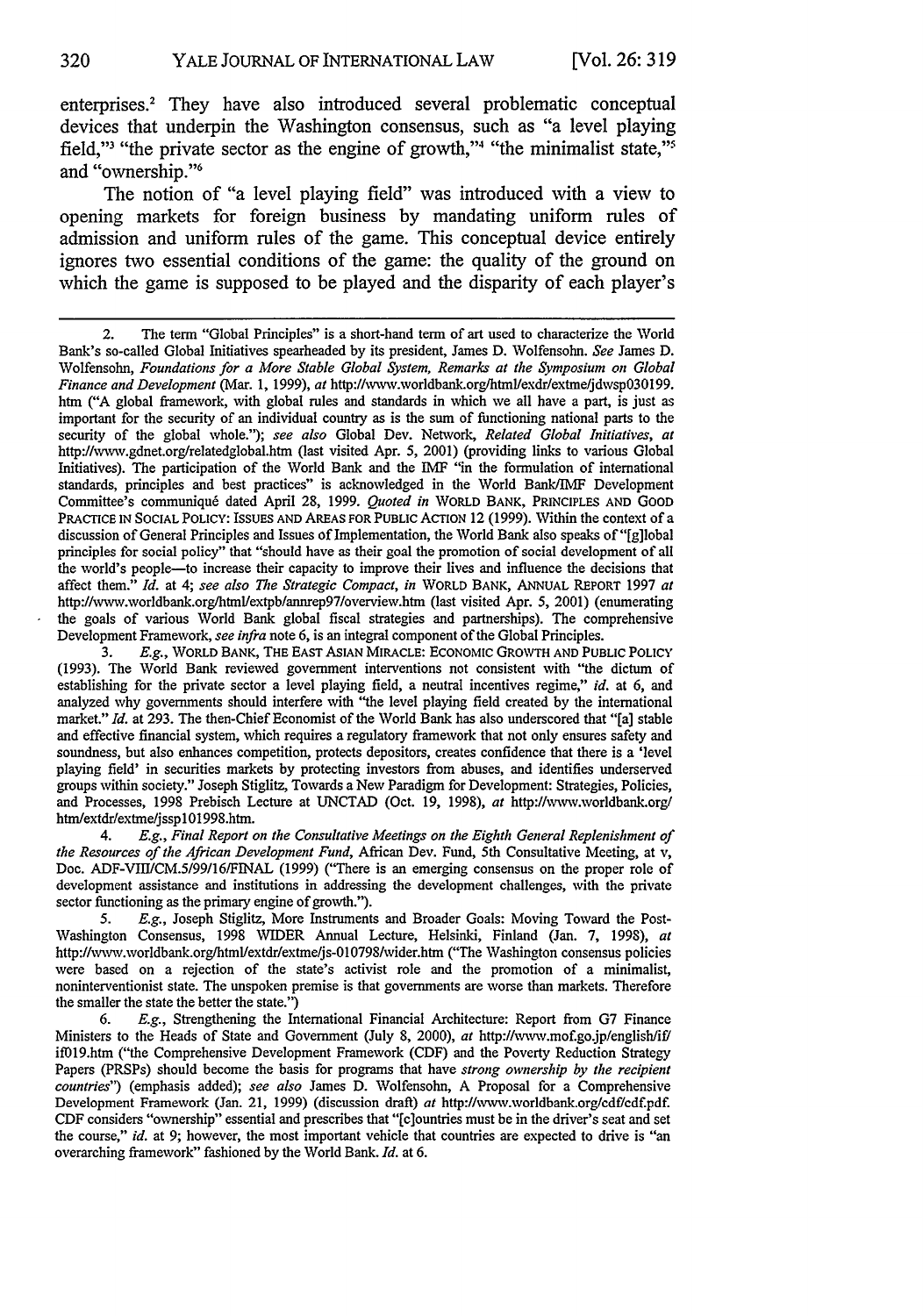strength. Indeed, all IFIs have tended to promote the private sector by removing barriers, such as tariffs, subsidies, restrictions on foreign investment, licenses, the movement of currencies, and exchange rates, and by establishing uniform practices in accounting and auditing standards. This agenda has primarily benefited developed countries' private sectors, allowing them to move in to do business in developing countries. Moreover, the proposition that "the private sector is the engine of growth", is not tenable unless the state creates an enabling environment in which the private sector can operate efficiently. It is primarily the government that sets policy and allocates national resources to achieve that policy. Thus, the principle of "the minimalist state" does not accurately reflect the functioning and historical development of any state. The reinvented notion of "ownership" has a curious twist, in that its focus is not so much upon who is the owner of an IFIfinanced project. Instead, it implicitly ascribes the locus of responsibility and its corresponding liability to the government concerned, even though project preparation and financing are provided under the guidance of the IFIs. Hence, in times of financial crisis brought about by financial liberalization, for example, developing countries' governments must bear the burden of adjustment under IMF loans, while foreign speculative capital is effectively bailed out-ostensibly to restore "investor confidence"-at the expense of developing countries' taxpayers.

These conceptual devices have paved the way for IFIs to promote what is now referred to as "best practices"; that is, "practices" considered "best" by developed countries. IFIs have become both the arenas for adoption of policies promoted by developed countries and the administrators of these policies. Indeed, the globalism of the Washington consensus has produced a "uniformity of principles and practices" under the name of Global Principles. The application of the Global Principles is predicated upon the existence of a universal republic. Globalism is formed, as in the case of Adam Smith's theory, at the expense of national economies with their distinct nature and interests. Programs such as "the Global Development Network," "the Global Development Market Place," "the Global Knowledge Partnership," "the Global Development Learning Network," "the Global Development Gateway," "Global Principles for Insolvency Law Reform," and "Global Justice" ring hollow.7 This is the fallacy of globalism. As the nineteenthcentury economist Friedrich List observed, "it is evident that as soon as the existence of nations with their distinct nature and interests is recognised, it becomes necessary to modify the economy of human society in accordance with these special interests . . . .<sup>"</sup> List warned, "the result of general free trade would not be a universal republic, but, on the contrary, a universal subjection of the less advanced nations to the supremacy of the predominant

<sup>7.</sup> These programs are all part of the World Bank's "Global Initiatives." For basic information on these various Initiatives, see generally http://vww.developmentgatevay.org, http://www.developmentmarketplace.org, http://www.gdnet.org; http://www.globalknowledge.org, and http:/viwwv.worldbank.org/gdln/aboutgdln.htm (last visited Apr. **5,** 2001). On global insolvency law reform, see, for example, World Bank, Global Insolvency Law Database, *at* http://wbln0018.worldbank.org/ legal/gild/entry.nsf/entry?readform (last visited Apr. 5, 2001).

<sup>8.</sup> FRIEDRICH LIST, THE NATIONAL SYSTEM OF POLITICAL ECONOMY 122 (Sampson S. Lloyd trans., Augustus M. Kelley Publishers 1966) (1841).